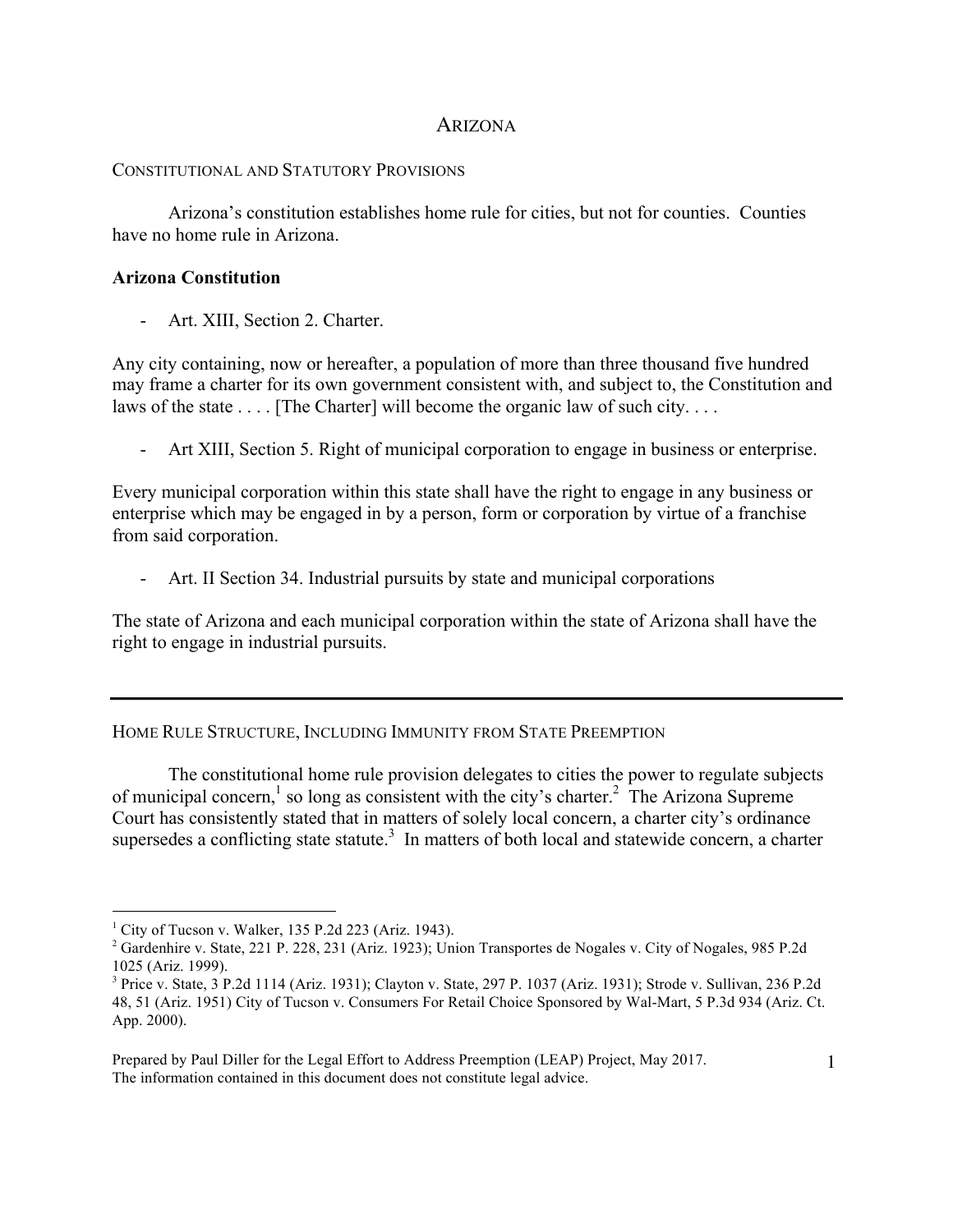city's ordinance is invalid if it conflicts with a valid state statute.<sup>4</sup> When a statewide concern is implicated, the Arizona courts recognize the possibility of field preemption.<sup>5</sup>

Although separating areas "subject to local versus state control often involves specificline drawing,"<sup> $\delta$ </sup> the Arizona courts have been most clear that structural areas — particularly those involving local elections — enjoy heightened protection from preemption.<sup>7</sup> In addition, as part of their home rule power, municipalities have sole control over "the sale or disposition of property."8 For example, Tucson was able to require instant background checks during gun shows held in its convention center despite a state law explicitly preventing a municipality from enacting "any ordinance, rule or tax relating to the transportation, possession, carrying, sale or use of firearms."<sup>9</sup> In sum, Arizona cities appear to enjoy immunity most in the structural and proprietary realms.

## PUNITIVE PREEMPTION

In 2016 the Arizona legislature enacted Senate Bill 1487, which threatens to cut off payments of shared state money to cities acting beyond their authority.<sup>10</sup> The law requires, at the request of a member of the state legislature, the Attorney General to investigate an alleged violation by a county, city or town of constitutional or state  $law<sup>11</sup>$ . If the Attorney General finds that the local action is a violation, the locality has 30 days to resolve it, otherwise its portion of shared state funds will be denied.<sup>12</sup> If the Attorney General finds the action may be a violation, the he or she shall file a special action in the state supreme court, which must give the issue precedence over all other cases.<sup>13</sup> The locality must then post a bond equal to the shared revenue paid to it in the preceding six months.14

 <sup>4</sup> City of Tucson v. Walker, 135 P.2d 223 (Ariz. 1943); City of Tucson v. Consumers For Retail Choice Sponsored by Wal-Mart, 5 P.3d 934 (Ariz. Ct. App. 2000); City of Casa Grande v. Arizona Water Company, 20 P.3d 590 (Ariz. Ct. App. 2001).

<sup>5</sup> Jett v. City of Tucson, 882 P.2d 426, 432-33 (Ariz. 1994).

<sup>6</sup> City of Tucson v. State, 273 P.3d 624 (Ariz. 2012) (upholding Tucson's unique district-based primary system despite contrary state law).

 $^{7}$  *Id.* ("clear that charter city governments enjoy autonomy with respect to structuring their own governments"). <sup>8</sup> City of Tucson v. Arizona Alpha of Sigma Alpha Epsilon, 195 P.2d 562 (Ariz. 1948).

<sup>9</sup> McMann v. City of Tucson, 47 P.3d 672 (Ariz. Ct. App. 2002); *but see* City of Scottsdale v. State, 352 P.3d 936 (Ariz. Ct. App. 2015) (striking down a local ordinance banning "sign walkers" on public sidewalks because the legislature expressly modified cities' police power to regulate sign walkers).

<sup>10 2016</sup> Ariz. Sess. Laws ch. 35, *available at* http://www.azleg.gov/legtext/52leg/2r/laws/0035.htm. In Arizona, the state shares income tax, highway user fund revenues, vehicle license taxes, and other revenues with cities and counties. *See* Ariz. State Senate, Issue Brief, State Shared Revenues, Oct. 5, 2006, *available at* http://www.azleg.gov/briefs/senate//state%20shared%20revenues.pdf.

<sup>&</sup>lt;sup>11</sup> ARIZ. REV. STAT.  $§$  41-194.01(A) (2017).

<sup>12</sup> *Id.* § 41-194.01(B).

 $13$  *Id.* § 41-194.01(B)(2).

<sup>14</sup> *Id.*

Prepared by Paul Diller for the Legal Effort to Address Preemption (LEAP) Project, May 2017. The information contained in this document does not constitute legal advice.